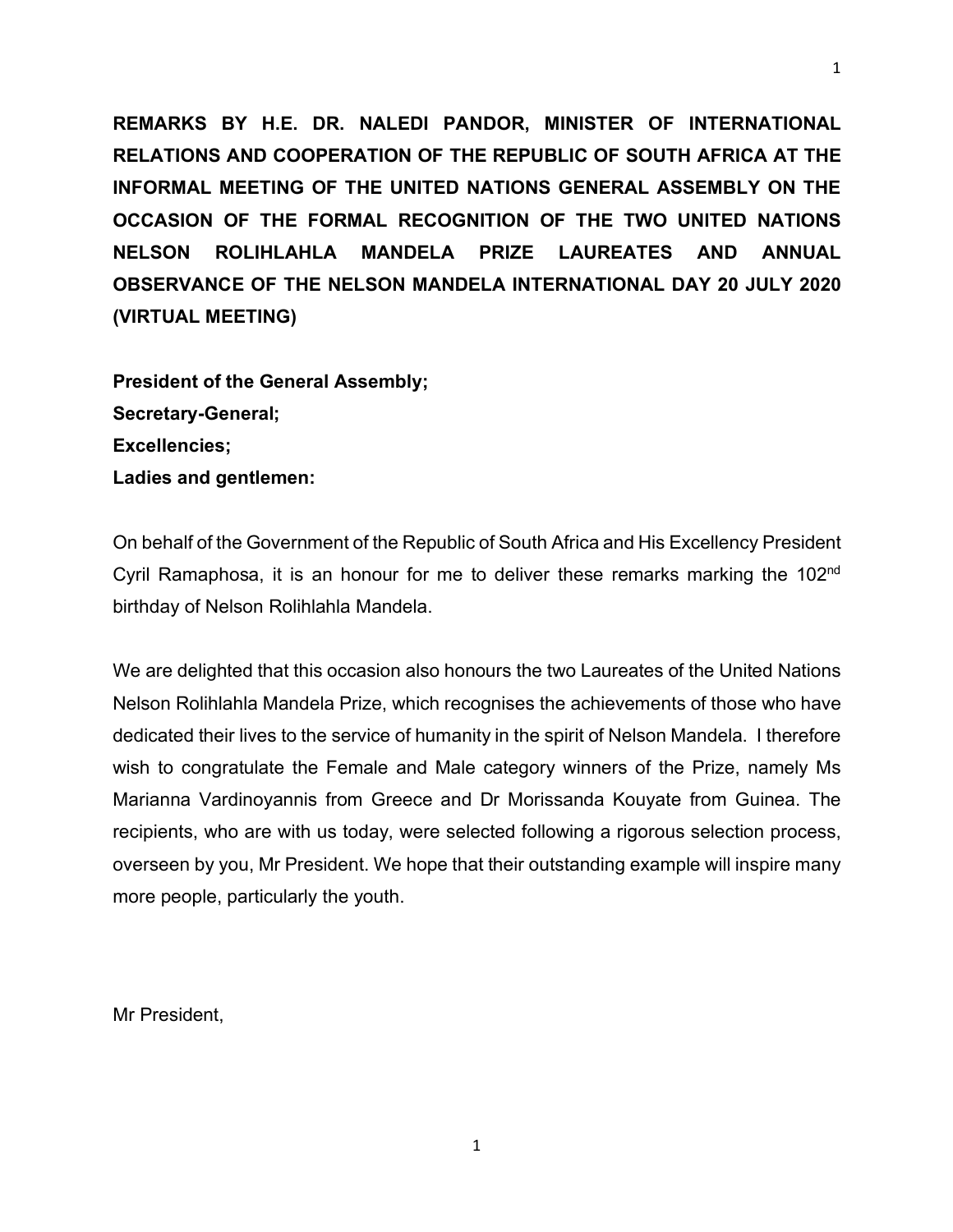Suffice it to say that President Mandela, whom we consider the father of our nation South Africa, is also a truly global icon in the fight for human rights, peace, freedom and justice for all.

We are deeply saddened that this year's Nelson Mandela International Day takes place only days after the sudden passing on of Madiba's youngest daughter, Ambassador Zindziswa Mandela-Hlongwane, who had been serving as South Africa's Ambassador to Denmark. The thoughts and prayers of all South Africans are with the Mandela family at this time, and there can be no more fitting tribute to the memory of Ambassador Mandela-Hlongwane than redoubling our efforts in living up to the legacy of Nelson Mandela.

We celebrate President Mandela alongside the urgent battle against COVID-19. The pandemic reminds us of the indispensable value of multilateralism. We have seen that, like other contemporary challenges, no country acting alone can successfully deal with the pandemic. We are witnessing commendable collaboration amongst member states of the UN in seeking solutions and providing assistance to each other as we deal with the pandemic. We need to continue this collaboration, including in the search for vaccines, which should be global public goods available to all countries who need them. Let us also come together to design a global socio-economic response to the pandemic with the United Nations and its agencies such as the World Health Organisation playing a key leadership role. This is also a time to rethink the continued imposition of unilateral coercive measures on some countries as such punitive measures inhibit countries' ability to respond to the pandemic, with dire consequence for their populations, especially women and children.

Mr President,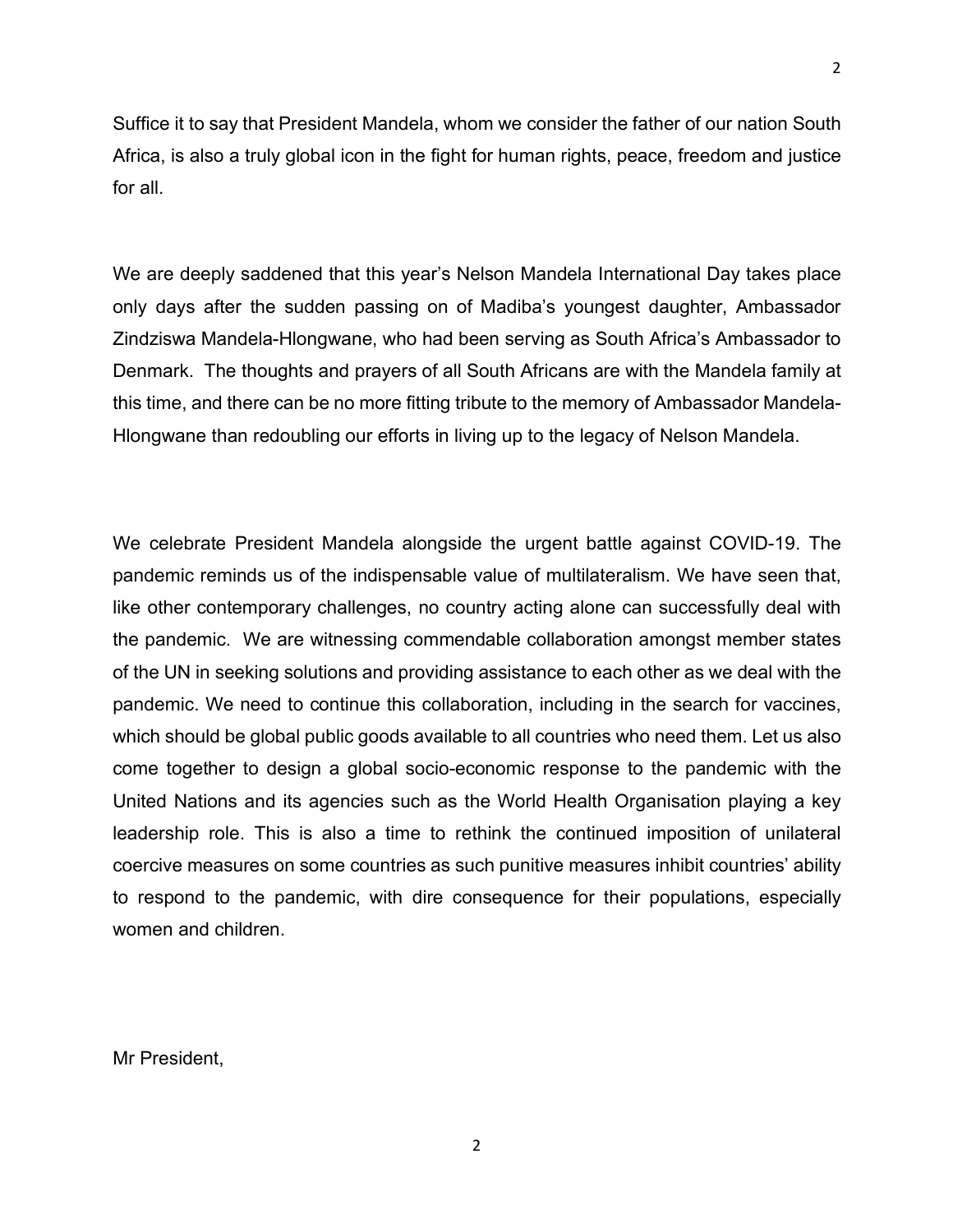2020 is also the year in which we mark the  $75<sup>th</sup>$  anniversary of the United Nations. Nelson Mandela's values are intertwined with those of the United Nations. He was a strong advocate for human rights, peace-making, the socio-economic upliftment of people and respect for international law, as shown in mediation efforts and peacebuilding in Burundi and the DRC, amongst others.

As we celebrate this 75<sup>th</sup> anniversary Nelson Mandela would have asked us to recommit ourselves to the Charter of the United Nations. He would also remind us of the imperative to reform the United Nations so that its structures reflect the world of today, in particular expanding the membership of the UN Security Council in both the permanent and nonpermanent categories. A reformed United Nations will be a better institution for upholding the Charter and defending its values and principles in the service of humanity.

We were recently shocked by the murder of Mr George Floyd at the hands of law enforcement officers. His death reverberated around the whole world, bringing into sharp focus the rally cry, "Black Lives Matter". Nelson Mandela's Life was that of a global symbol of the struggle against racism. We are disappointed that despite all efforts the scourge of racism still rears its head in many parts of the world. Racism is inhumane, Its basis is the belittlement of others, casting them as inferior and therefore deserving of all manner of ill-treatment. Racism fuels deep hatred and divisions. The United Nations should use the aftermath of the death of Mr Floyd to revisit our work in its area and make our Organisation the lodestar of the fight against racism.

Mr President,